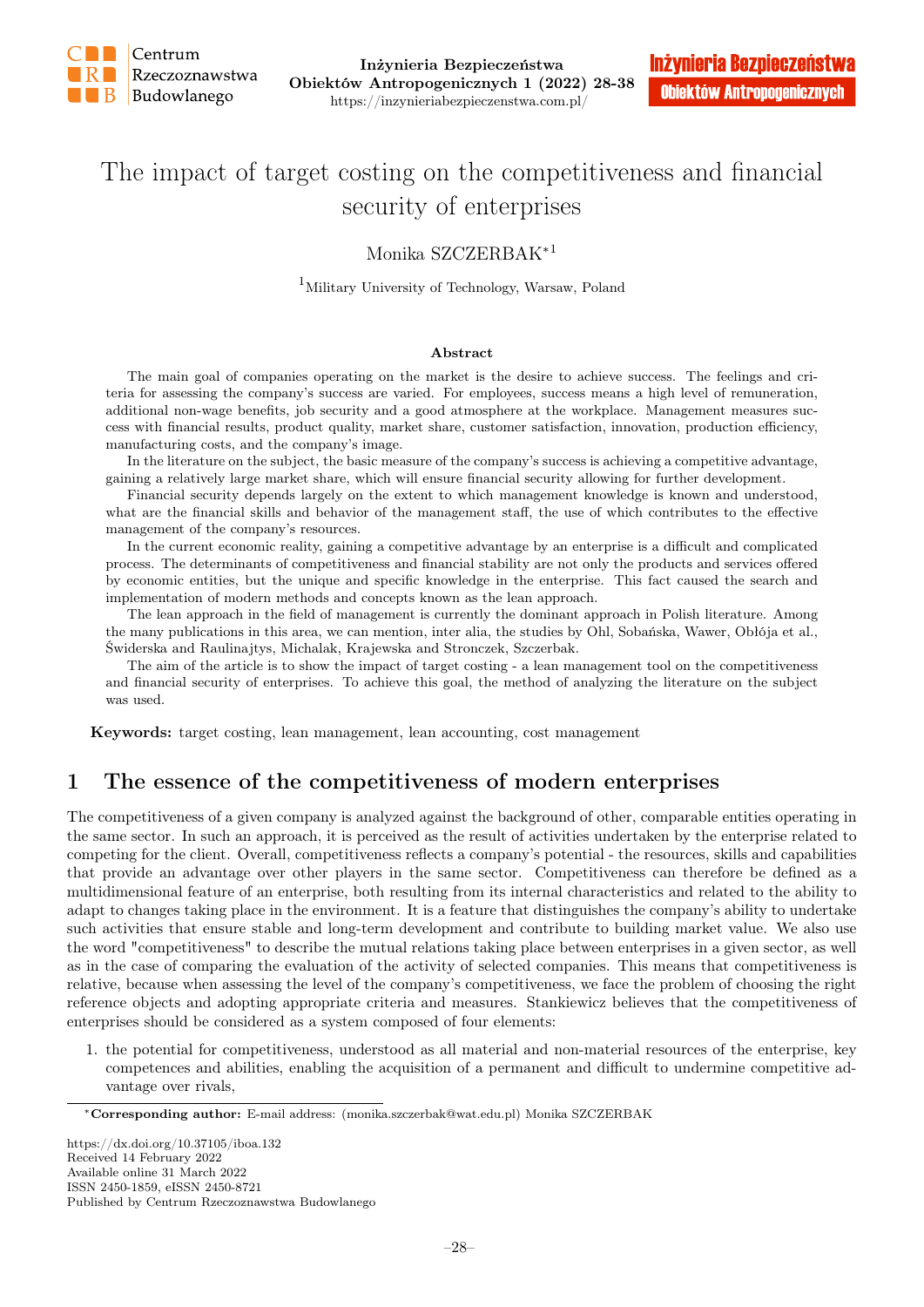- 2. competitive advantage (always having a relative nature), which can be understood as the effect of the effective use of the configuration of the components of the competitiveness potential, enabling the enterprise to generate an attractive market offer and effective instruments of competition,
- 3. instruments of competition, which can be defined as consciously and intentionally used tools and methods for building customer capital and creating goodwill,
- 4. competitive position, understood as the result achieved by the enterprise of competing in a given sector, considered against the results achieved by competitors. [36]

John Kay rightly points out that a competitive advantage sometimes does not necessarily result from the distinguishing abilities of a given company, but from its dominance or privileged position in the market. There are companies that benefit from a natural monopoly or benefit from market restrictions resulting from licensing activities or applicable legal regulations.

The ability can be distinctive only when it results from a feature that other companies lack. It should be emphasized, however, that it is not enough for a given feature to be only distinctive. It should also be durable and the sole property of the company.

Barbara Dobiegała-Korona and Stanisław Kasiewicz are of the opinion that the company's competitiveness on the market is the result of the synergistic influence of many internal factors inherent in the enterprise as well as the mechanisms and external conditions existing in the environment. It can be understood as the ability to develop, achieve benefits and profits, and build a competitive advantage. It seems that this is a very correct statement, because the company's competitiveness is undoubtedly determined by the external environment, but it is primarily influenced by the company's unique resources, key competences, skills, innovation, creativity and entrepreneurship.

The 21st century forces a change in the current behavior of both managers and individual employees, which should be related to the growth of entrepreneurship and be expressed, among others, by in generating new ideas, implementing various innovations, and constantly adapting the market offer to changing circumstances. Such an attitude will ensure the financial security of the company and strengthen its market position. Releasing the layers of entrepreneurship among employees requires the freedom of information exchange and access to knowledge that the company has at its disposal. It is possible in any enterprise, regardless of its size and age. As P. F. Drucker noted, "... entrepreneurship is practiced by large and often old companies". The liberation of this entrepreneurship requires in many cases a change in the enterprise management system.

A modern enterprise is a complex economic organism. Its management requires extensive knowledge of market, production, technological and financial processes. The dynamics of these processes is very high, which undoubtedly leads to an increase in economic risk related to the conducted activity. In order to avoid or minimize the undesirable effects of the changes taking place, it is necessary to react quickly on the part of managers. This reaction may consist in changing the company's current strategy, changing the approach to the company's organizational structure, production process, cost measurement and organizational culture.

Currently, there is a noticeable worldwide implementation in companies of the lean management approach, and with it the principles of lean accounting - focused on measuring the value created for the client and focused on value streams.

Permanent introduction of improvements to all processes in the enterprise, which assumes lean management, provides organizations with a competitive advantage, improves market position and guarantees financial security [1, 2, 4, 6–11, 13–20, 22–35, 37, 38, 40–42, 44–47].

#### 2 Lean management assumptions - lean management

Defining the essence of the lean management concept is not easy. This concept has been developed over many years and now there are many definitions, emphasizing its various aspects. According to Mikołajczyk, lean management belongs to the group of management methods (next to reengineering, benchmarking, outsourcing, downsizing), thanks to which, by limiting both functions traditionally performed in enterprises and getting rid of the resources they have, enterprises achieve greater overall productivity, work efficiency and quality of products or services. Liker believes that a key feature of this concept is the pursuit of resource efficiency and, consequently, cost reduction, as well as improved quality and shortened lead times by consistently eliminating waste through a flat, flexible organizational structure. According to Ćwiklicki and Obora, "lean management is a production philosophy emphasizing the minimization of all resources of the company used to achieve its goals. It provides for the identification and elimination of resources that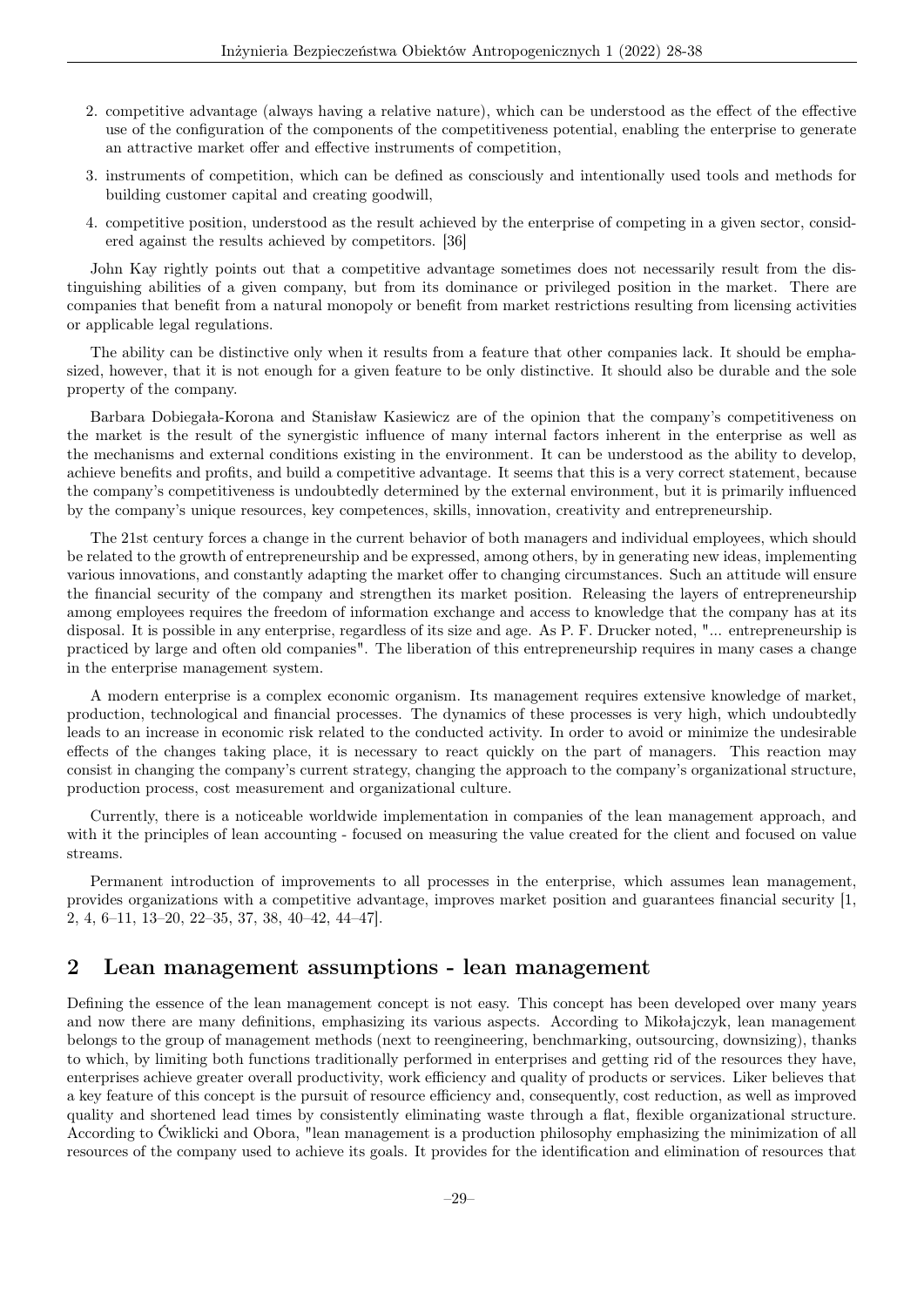do not add value to the customer. . . , it includes a set of principles, the implementation of which helps to reduce costs by absolute reduction of all losses (muda) and by simplifying production and auxiliary processes ". Osbert-Pociecha defines company management according to the lean concept as a slow and continuous (never ending) process of rationalizing the entire organization and its relations with the environment. It is not a ready-made recipe, but rather a general idea of an approach to restructuring the activities of economic entities, and its aim - to adapt the enterprise to the market conditions of management through deep transformations of its organization and functioning. Blikle emphasizes that lean management is management through the reduction of waste, i.e. all unnecessary processes in the company, as well as its maximum adaptation to the market situation and the best use of all resources at the disposal of the organization. It is "such an organization of production, service and management processes that removes from them activities that do not bring added value". As you can see, the above-mentioned definitions partially distribute the accents differently to various elements of the lean concept, describing the essence and character of this concept. In free translation, lean management is quite commonly understood as "lean", lean "or" economical "management, the aim of which is to create simple and transparent structures in the company and to give more importance to work resources so that they can be used in the best possible way. According to the goal of lean management, the management of a "lean" enterprise is focused on delivering products that meet customer expectations, without defects, at the time when they want to buy them, with a minimum of waste of resources in technological processes.

Practice confirms the successes in many companies that have used a wide range of lean management techniques and methods. The operating costs of these enterprises decreased by a dozen, sometimes several dozen percent, with a strong emphasis on the implementation of changes. The effects appeared as a result of increasing efficiency, effectiveness, quality, better use of the machine park, reduction of fixed resources. Such a "slimmer" of the enterprise can be achieved as a result of changes in the management method, in the scope of the company's operations, organizational structure or the behavior of employees at all levels. Although this management concept has its roots in Toyota - a manufacturing company, it is also successfully used in other industries, e.g. in service companies, administration and healthcare.

Lack of commitment of the owners or the management board often turns out to be a barrier to the transformation of lean management. Perseverance is necessary, because changes can take from 2 to 4 years, and openness - lean management requires more partnership and less authoritarian leadership. There are few studies and reports about savings related to the introduction of lean management, because the financial results of an organization are influenced by various factors. Most often, such data is provided by enterprises whose shares are publicly traded. For example, Rexam plc (a global packaging company) reported that it saved around  $\pounds$  20m annually with its lean methods in 2010-2014. Lean management is related to many management methods such as: process restructuring, TQM, Six Sigma.

#### 3 Lean management principles and tools

The lean concept includes a set of principles on which its functioning is based. They are derived from the TPS (Toyota Production System). According to Womack and Jones, lean management is based on five principles :

- a) the principle of determining the value of the product from the point of view of the customer and his needs. Defining value requires a joint analysis by the producer and the customer of what the customer really needs. This may mean a radical change in relation to the value that the customer has previously acquired and the manufacturer has offered. As a result, this leads to a product definition. Such a critical attitude towards value determination is also necessary in the process of further product development. The next step in defining value is determining the cost of the product in production units or the service in service units;
- b) the principle of ensuring the smooth flow of value in the manufacturing process. This principle implies the need to implement a continuous, smooth flow of materials and information. Continuous material flow means the transfer of a workpiece from one process to the next, as soon as the operation on the part is complete;
- c) the principle of pulling the production in the whole system, according to the suction system (pull). This principle requires the production of products in the quantity that is needed and only when they are necessary. This means that as long as there is no signal to produce a finished product or subassembly, the production of these products should not be launched. The production should be done in small batches according to the Just in Time method and the flow should be controlled using the Kanban technique. The principle of suction leads to a shortening of the production cycle and a reduction in inventory, including work in progress;
- d) the principle of striving for perfection through continuous improvement of the system. Striving for excellence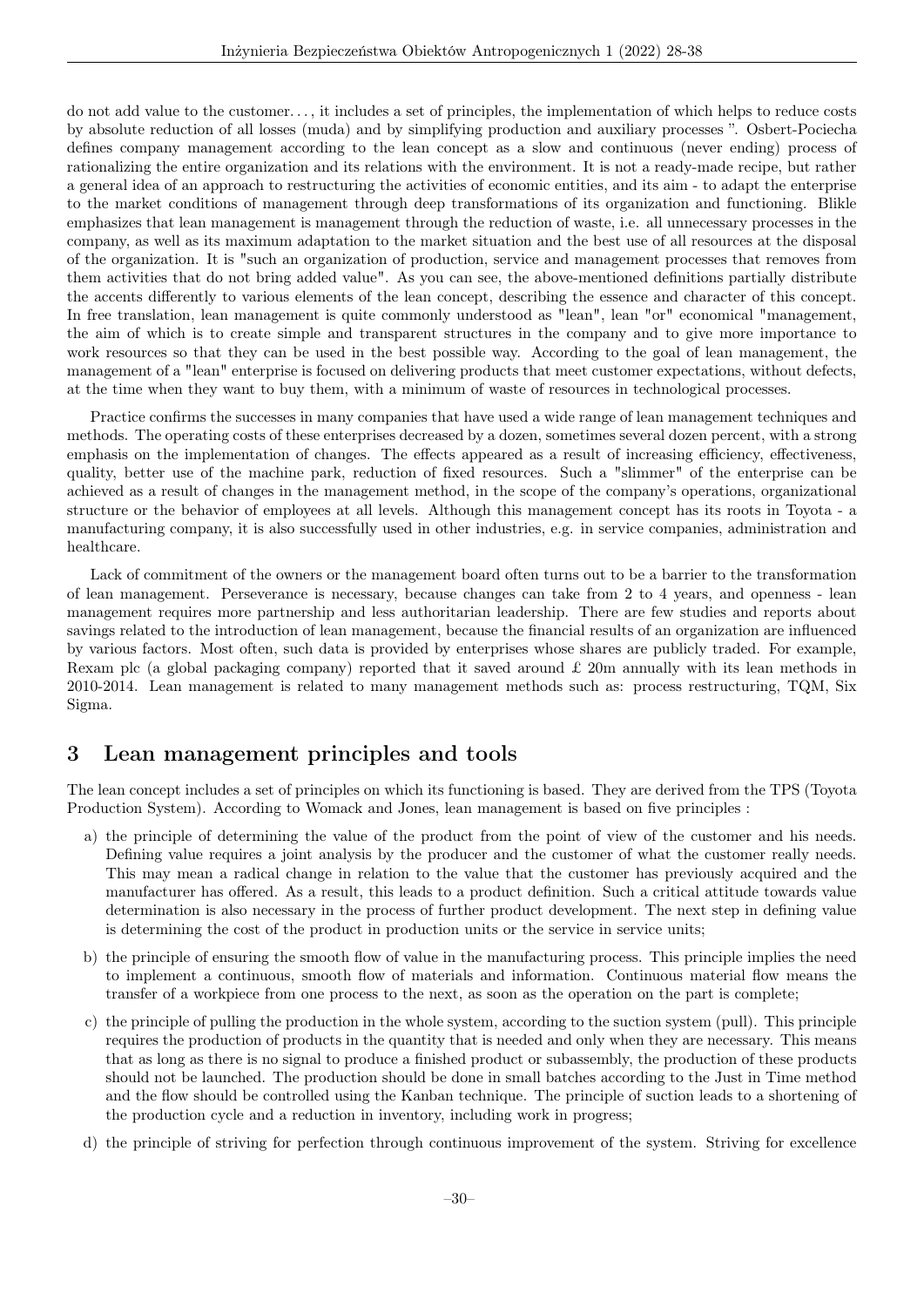can be carried out in two ways - through continuous improvement (Kaizen) and through the introduction of radical changes (Kaikaku). The first way focuses on individual activities in the value chain, the second - on improving the entire value chain. Choosing one of these methods requires determining the distance that exists between the present state and perfection, and then determining which forms of waste in the value stream should be removed first;

e) value stream identification for each product. The stream of value covers all activities undertaken in order to carry out a given product through the entire process characteristic for it, from the purchase of raw materials and materials to the delivery of the finished product. There are two types of value streams: full and internal. The full stream covers processes from component acquisition, through supplier processes, to the end user - its analysis is crucial from the point of view of optimizing the costs of flows throughout the entire supply chain. The internal stream of values covers the processes inside the analyzed enterprise along with the relations with direct suppliers and customers of the organization, and its analysis is crucial from the point of view of improving the efficiency in the enterprise [5].

The presented principles focus on creating value from the customer's point of view and eliminating all kinds of waste, including by shortening the lead times of processes and products, reducing inventories, increasing productivity. The category "value" means all those product properties, in different phases of product (service) development and different phases of customer service, that the customer expects and for which he is willing to pay a fixed amount at a specific place and time. The focus of this concept is therefore, on the one hand, the customer with his individual needs, and on the other hand, the optimal and constantly improved organization of the company's production and logistics. In this concept, high priority is given to the human factor. It is of particular importance to involve all employees in the continuous improvement of the company's processes, at every stage of the company's weight loss cycle, and to change their attitudes, way of thinking and acting, promoting active and continuous commitment to the improvement of the company.

# 4 Lean management methods and techniques

The implementation of the goals and principles of the lean concept requires the use of various methods and techniques of improvement (management), which were created at different times and places, and the discussed concept combines them into one set.

The basic lean management tool is Value Stream Mapping (VSM). It is based on a graphic representation of the value creation process in the enterprise. Its purpose is to collect data on the actual flow of physical elements and information. Value stream mapping includes the analysis of material, people, work and information flows and points to lean management's orientation towards enterprise value management. In addition to mapping value streams in lean management, methods such as Just in Time, Kanban, Jidoka, Andon, 5S, Standardized Work, Visual Management, TPM, SMED, Poka Yoke, 5W, Ishikawa Chart, Kaizen are used.

The list of lean tools is longer, and the professional literature on the subject mentions and discusses about 50 of their types. As you can see, the lean concept in conjunction with other concepts implements its goals and principles, using various tools (methods and techniques), with varying degrees of complexity and difficulty in using them.

Creating a model of a lean enterprise requires the simultaneous application of a different approach to the organization of the enterprise (lean manufacturing), the production process, organizational culture, lean management and changes in the approach of managers to the lean leadership team, an aspect of enterprise change that has been too often overlooked, as emphasized by such authors like Bob Emiliani, Mike Rother, and Arthur Byrne.

The presented concepts and methods of lean management do not constitute a cycle or a procedure. The purpose of implementing lean methodology in an enterprise is to use them in parallel, because the characteristic feature of lean management is to look at the processes implemented in the organization from the customer's point of view in the cross-section of value streams. understood as a sequence of actions necessary to transform materials, work and information into a product or service useful for the client.

A lean approach to management and production systems is also associated with the use of lean accounting - an accounting system that takes into account the principles of a lean production process or services rendered, oriented towards measuring the value created for the customer in the long term.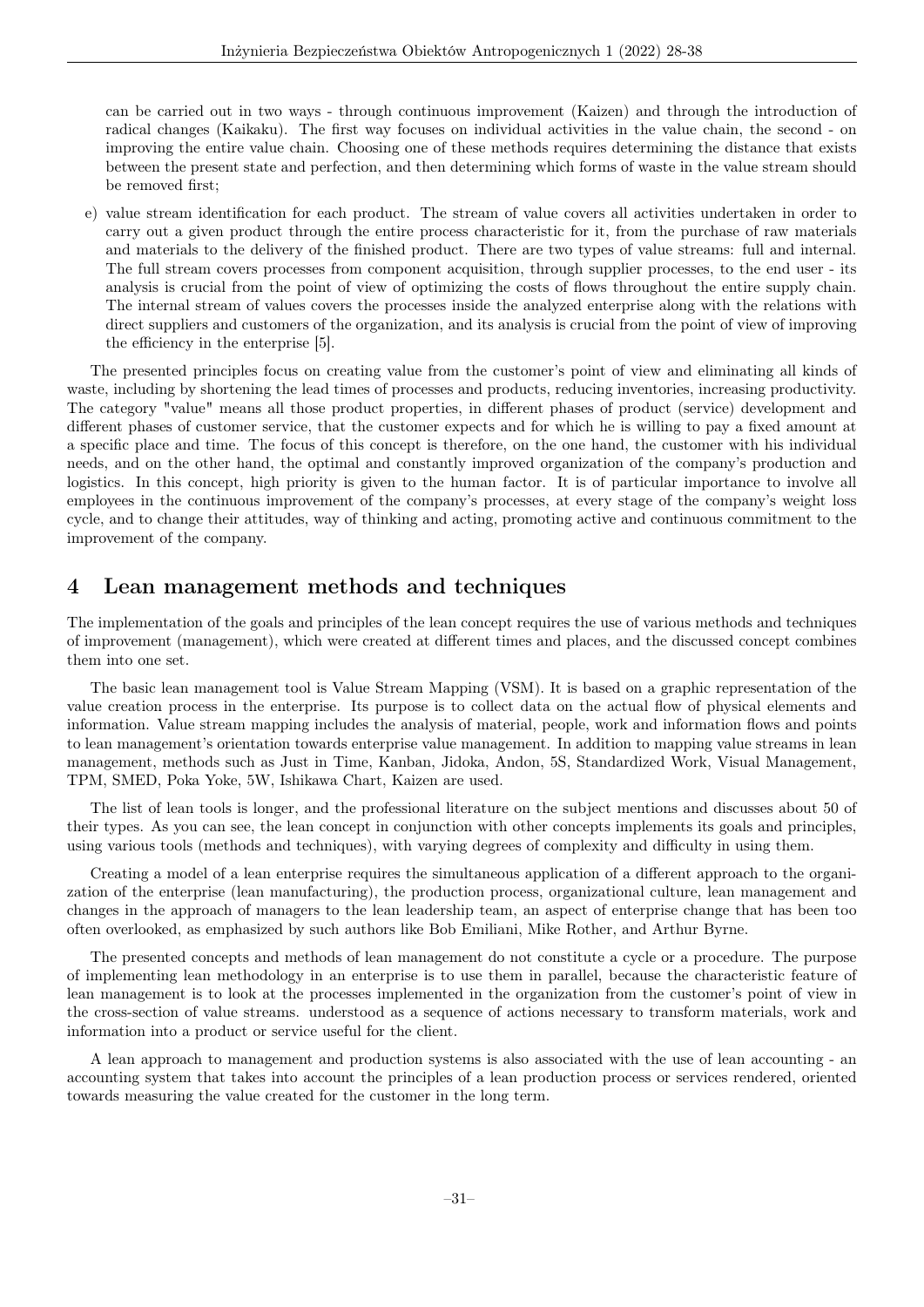#### 5 Lean accounting

Szczupłe systemy rachunkowości są integralną częścią kompleksowego wdrażania podejścia lean w organizacji i służą motywowaniu pracowników do ciągłego doskonalenia procesów, zrozumienia przez pracowników wartości tworzonej dla klienta, analizowania wyników finansowych osiągniętych dzięki zastosowaniu metod szczupłego zarządzania.

Celem szczupłej rachunkowości (lean accounting) jest eliminowanie sporządzania rozbudowanych, skomplikowanych i zbytecznych raportów i transakcji oraz metod zorientowanych na kontrolę ex post działalności operacyjnej, stosowanych w tradycyjnej rachunkowości zarządczej.

Lean accounting dostarcza nowych narzędzi do pomiaru rentowności strumienia wartości, które zapewniają utrzymanie wymaganej kontroli procesów w przyszłości, generowanie dokładnych i aktualnych informacji niezbędnych do zwiększania wartości dla klienta, eliminowanie działań i czynności księgowych uznanych za marnotrawstwo i niezakłócających przy tym utrzymania kontroli finansowej jednostki, wykorzystywanie zasad sporządzania sprawozdań finansowych zawartych w standardach rachunkowości (US GAAP), dostarczanie istotnych informacji, które umożliwiają pracownikom na każdym szczeblu organizacji ciągłe doskonalenie procesów. [3]

Szczupła rachunkowość jest rachunkowością dostosowaną do wymagań i warunków szczupłego zarządzania (lean management). Główną przyczyną powstania szczupłej rachunkowości były niedoskonałości współcześnie wykorzystywanych systemów rachunkowości i ich niedostosowanie do założeń szczupłego zarządzania. Współczesne systemy informacyjne rachunkowości były często krytykowane zarówno przez specjalistów rachunkowości, jak i innych dziedzin [39]. Zdaniem krytyków tradycyjne systemy rachunkowości: [21]

- a) include complex processes that require the consumption of resources,
- b) do not add value to customers,
- c) encourage the use of inflexible, high-performance processes and the maintenance of high stock levels;
- d) send erroneous signals for making price decisions and selecting sources of supply,
- e) generate information understandable to few people in the company,
- f) they deform the image of profitability of individual products, services and customers.

On the basis of this criticism, among others, activity-based costing. Many people are looking for other solutions. One of the newest attempts to overcome the shortcomings of traditional accounting systems presented in American literature is lean accounting.

Among the lean accounting methods tailored to the needs of management processes in lean enterprises, the following are used: product life cycle account, target costing, cost reduction account (kaizen costing), value stream cost and results account, product features and characteristics cost accounting, and methods of inter-organizational cost management in the supply chain.

The aforementioned lean accounting methods create a cost accounting system integrated with the production system and management system based on the principles of a lean enterprise. Comprehensive implementation of lean accounting methods, with the simultaneous application of the lean approach principles in management systems, increases the quality of information and increases the value for the client, both at the strategic and operational levels, thus enabling the implementation of strategic goals. The usefulness of lean accounting methods in a lean organization is based on their mutual integration within the lean accounting system. In the implementation of lean accounting tools, it is characteristic to link the target costing account and the kaizen account with the cost and results of the value stream.

Comprehensive use of the above-mentioned accounts increases the effectiveness in achieving strategic goals.

#### 6 Target costing

The concept of target costing, known in Poland as target cost accounting or target cost accounting, is now recognized as a strategic tool for lean management accounting or strategic cost management, which is a response to the growing competition on a global scale and the extremely dynamic development of information technology in recent years. and communication. This concept was first used in Japan at Toyota Motor Corporation in the 1960s. At the end of the 1980s, other countries such as the USA, Germany and France became interested in it. The authors of this cost management philosophy are Japanese scientists M. Sakurai and T. Tanaka. The target costing concept is based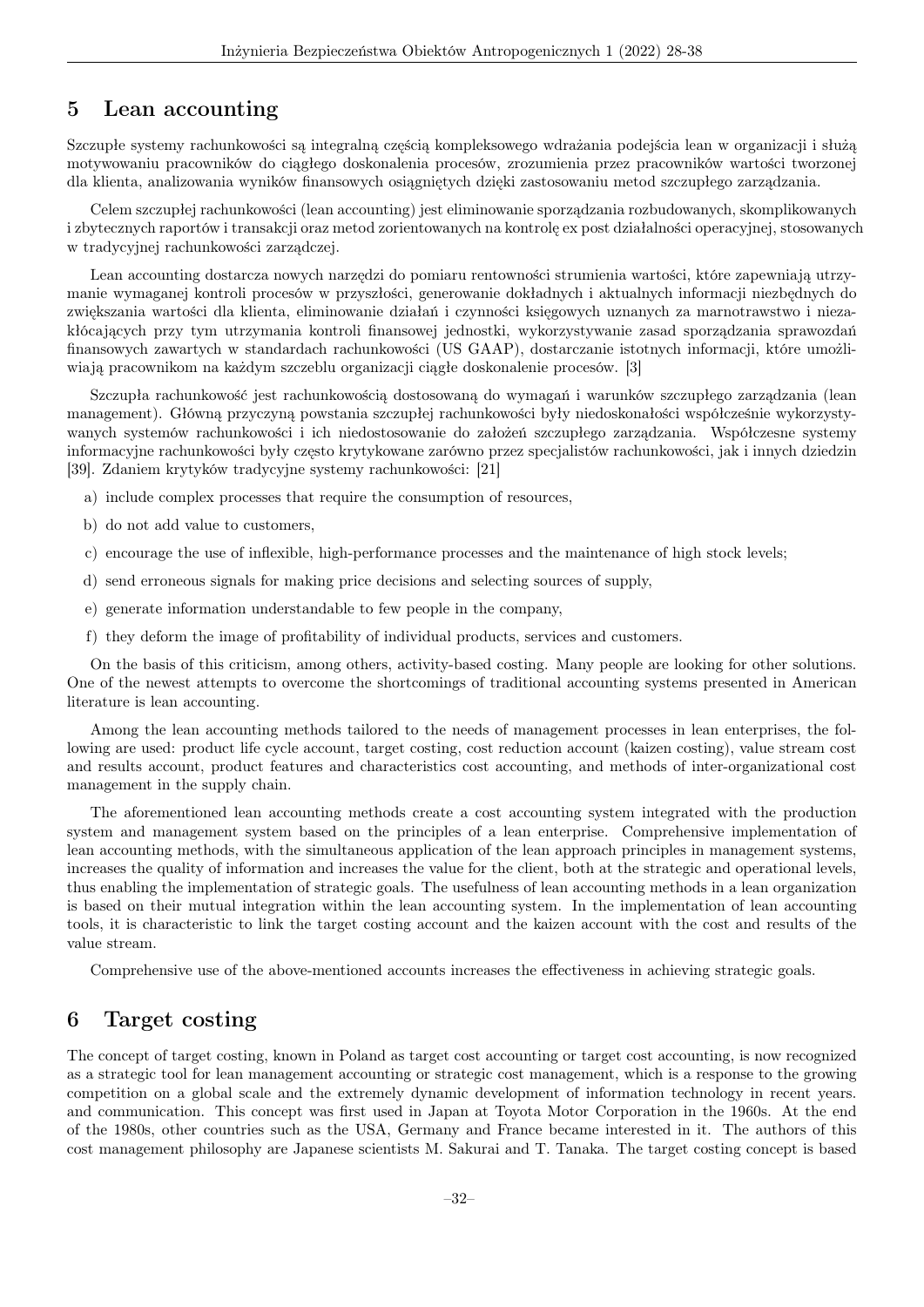on a strategy that emphasizes the use of multidisciplinary financial and non-financial performance indicators. It is characterized by a market-based and strategic approach to product costing. Its goal is to reduce product costs throughout the product life cycle, while maintaining a certain level of functionality and quality.

There is no single, generally accepted definition of target cost accounting in the literature on the subject. The discrepancies result from the variety of purposes of the application of this system. According to Nowak, it is "a modern production cost management system, adapted to the increasing competition on the market, shortening the product life cycle, as well as customer expectations as to the quality and functionality of products and their selling prices. Target cost accounting focuses on the costing of manufacturing new products, with the use of this accounting starting at the stage of product design and sales planning, as well as determining the expected sales volume and expected sales price ". The shift identifies two main goals of target cost accounting:

- a) cost reduction, i.e. lowering the cost of manufacturing a product while maintaining its high quality,
- b) strategic profit planning based on sales information and product design and manufacturing data.

On the other hand, Zackiewicz, analyzing the literature on the subject in detail, lists the following goals of the application of target cost accounting: [43]

- a) managing the costs of new products throughout the product life cycle,
- b) adjusting the product cost structure to market requirements,
- c) reducing product costs throughout the product life cycle,
- d) providing the basis for cost control in all operational phases, as well as to ensure the achievement of the assumed profitability goals of the product throughout its life cycle,
- e) optimization of key factors of product success, i.e. cost, quality, time, in the design and development phase,
- f) ensuring the profitability of new products in the market launch phase,
- g) ensuring the target profit by taking into account the current market conditions in the medium and long term,
- h) maintaining cost competitiveness while meeting the diverse needs of customers and at the same time realizing profit in accordance with strategic plans.

Despite the different goals of using target cost accounting in enterprises, this system is used in the planning and product design phase. It is characterized by market orientation - product design begins with a target price and target profit, and the relationship between target price and target profit determines the level of costs allowed by the market the so-called acceptable costs, i.e. it is distinguished by a different method of determining prices and costs in relation to the traditional system of cost accounting. In addition, products are perceived through the prism of the expected quality, functionality and price acceptable to the market. It is a planning and product cost reduction tool. It is related to long-term profit planning, taking into account the company's competitive position and customer needs. It allows you to coordinate the activities of employees from various functional areas of the enterprise in order to achieve an acceptable level of product costs. The target cost is the result of the work of interdisciplinary teams, covering such functions as: marketing, product planning and development, production, sale and distribution of products, accounting, controlling, strategic planning.

When analyzing the above-mentioned goals and definitions of target cost accounting, it can be noticed that different authors perceive the goals of target cost accounting differently. For some authors, the target cost accounting is a tool, technique, method, system, concept, philosophy of strategic cost management or cost reduction, for others it is a technique, system, profit management strategy. The presented definitions also allow to indicate the perception of target cost accounting in two dimensions: narrow and wide. In a narrow sense, target cost accounting is understood as a tool or technique for calculating the cost of products taking into account its specific quality, functionality and price. In a broad sense, it is perceived as a method, system, philosophy of strategic cost management of the enterprise. What all the definitions have in common is the fact that target costing is aimed at determining the cost of a product, where the basis for determining the acceptable cost of a product are customer expectations regarding its price, function and quality.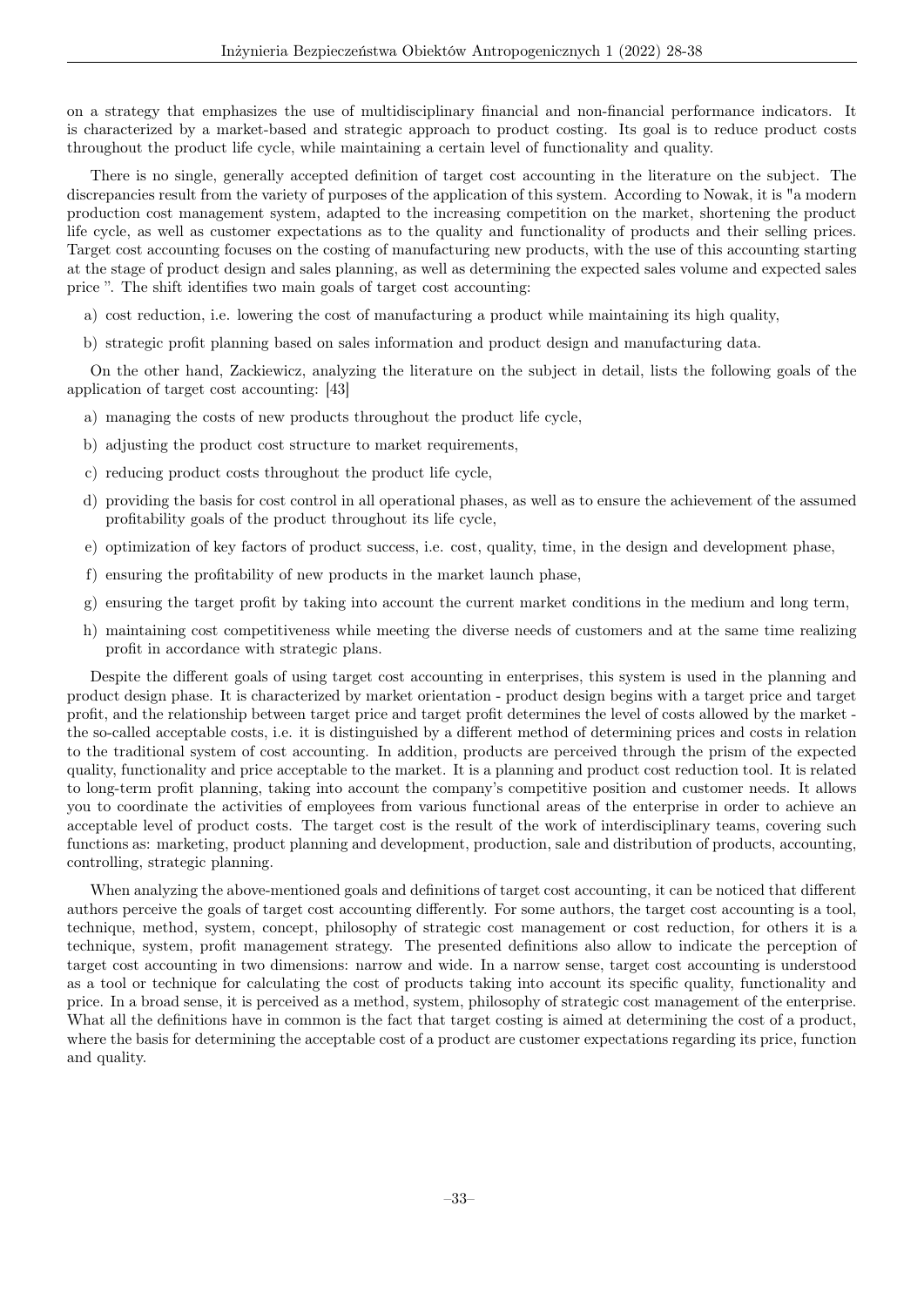#### 7 Target costing implementation stages

The target cost accounting implementation procedure is a complex process, taking place in several stages. In the first stage, the achievable target price should be established for the defined product. The attainable price is the price that customers are willing to accept, and at the same time it allows to achieve the market share assumed by the company. To determine it, the company should estimate the future total revenues from the sale of the product, which depend on the concept of a new product and the possibilities of the potential market for this product. This concept assumes that the selling price of the product is imposed by the market, which is characteristic of enterprises operating in the conditions of strong competition. The market determines the price based on the value that the product carries to the customer. The selling price should therefore reflect the value of the product perceived by the customer, which is primarily its expected functionality, quality, image of the product and its brand. The selling price of the product should also take into account the selling price of competing products. If competitors' products are of higher functionality and quality, the market price of the product should be lower than that of competitors. If the company is able to meet the customers' needs more than the competition by providing a product of better quality, greater functionality, or in a shorter time, then it will be able to obtain a higher market price than the competition. However, this price will always be a derivative of how the product is perceived by the customer, and not of the company's price expectations.

To determine the target price, it is necessary to know the expected sales volume. For this purpose, a detailed analysis of the new product market should be carried out, taking into account such issues as: market size, market share expected by the unit, and customer behavior forecasts. The tool that a company can use to determine the expected sales volume is the awareness-trial-repeat model. [48]

This model assumes that the predicted sales volume can be calculated according to a formula:

$$
S = R \times O \times P \times I
$$

where:

S - anticipated sales volume,

R - expected market size,

O - percentage of people who are aware of the product,

P- percentage of people who will buy the product,

I - average number of repeat purchases.

Having information on the sales volume, knowing the preferences of customers and knowledge of the market, the company can determine the level of the average price that it will be able to obtain on the market for a new product.

Having a determined price, the company moves to the second stage, in which it designs the target profit margin - i.e. such a level of profit from the sale of the product that will allow the company to achieve the desired return on sales, taking into account future market conditions for selling the product. In practice, two approaches are used to establish the expected profit margin:

- a) based on sales profitability,
- b) based on the return on capital employed.

In the first approach, the expected profit margin is set as a percentage of sales, while in the second approach, it is set as a percentage of the assets involved in the new product.

In the third stage, the allowance cost is determined, which is the difference between the target selling price of the product and the target unit sales profit. It indicates the level of unit costs ensuring the enterprise achieving the desired profitability of product sales at the assumed target sales price. The allowable cost is compared to the current cost of the product, which is the cost at which the product could be manufactured without making improvements to the product design or production process. The difference between the running cost and allowable cost determines the amount of possible cost reduction that must be achieved through proper product design and cost management over the long term. The acceptable cost is the starting point for the target cost, because in the target cost accounting, the achievable price and the expected profit rate determine the level of costs. The acceptable cost is a cost, the amount of which is constant (invariable) - it is a goal to be achieved.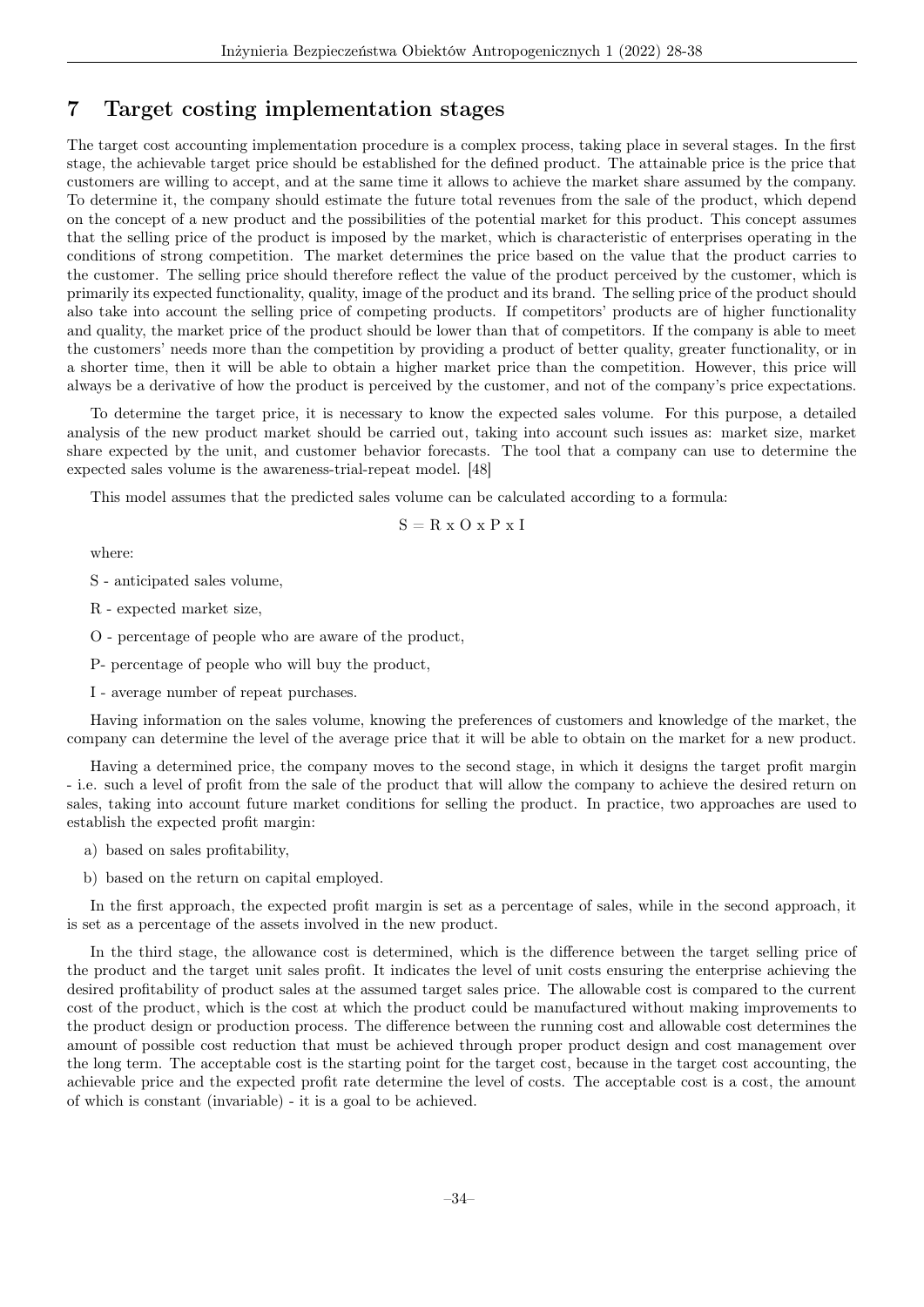The fourth stage of target costing consists in determining the current (drifting) cost, taking into account technological and organizational factors of production and the amount of possible cost reduction. The "drifting" cost is only an estimate - not a target to be achieved.

The fifth step is to set a target product cost. The target cost of a product is an attainable cost value. As a rule, it is set at the acceptable cost level, and the difference between the higher running cost and the lower acceptable cost is the amount of possible cost reduction that the team of product designers and constructors will try to achieve. In practice, the amount of potential cost reduction is most often divided into two parts - the part achievable and unattainable at the product design stage. Designers can reduce the current cost by an attainable proportion by using techniques such as value analysis or global quality control. In contrast, the part of the cost reduction that cannot be achieved at the design stage is a strategic challenge requiring cost reductions in the long term.

The sixth stage consists in determining the target costs of individual components of the designed product. They indicate the maximum cost at which we can produce a given element or component of the product on our own, or at what maximum price we can pay our suppliers for its delivery. The process of determining the target costs of components is often in practice called function analysis or functional analysis.

The final step in target cost accounting is the creation of target supply chain costs. In this process, the enterprise using target cost accounting forces its contractors to enter this account. The target supply chain is thus created when a company purchases individual elements needed to produce the designed product externally, and does not produce them on its own. In such a situation, the target costs of individual components determine the maximum purchase prices at which the company will be willing to buy them from external suppliers, but on the other hand, they constitute the target selling price for the next company (supplier) in the supply chain.

If the enterprise is unable to meet the target cost at a level lower than or equal to the acceptable cost, then it may choose one of the options:

- a) modify the product design in order to reduce costs,
- b) accept a lower than originally assumed profitability of the product,
- c) abandon the production of a given product.

Target cost accounting is a complex system in which business processes are connected and intertwined that cover the entire value chain and the entire product life cycle. It is most effective in a high-tech environment, where it becomes possible to use the entire set of planning, control and cost control tools at the stages of product planning and design and the production process in order to influence the product cost structure, determined in terms of market conditions.

In the philosophy of target cost accounting, the increase in efficiency is influenced by the introduction of even the smallest improvement at every management level in the enterprise. It should be emphasized, however, that the introduction of new management tools, including lean accounting tools, that have not been used so far, cannot take place spontaneously, without thorough, prior preparation. It is surely a long process in which all kinds of problems and conflicts can arise. You should act carefully, according to the previously developed scenario, focusing on those sections of the company's operation, where particular difficulties may arise during its implementation. Such a plan should be adapted to the development strategy of a specific organization, so that it can fully lead to positive changes that allow for rational and effective use of the human, production and material potential.

#### 8 Benefits and disadvantages of target costing

Target cost accounting, like other cost management concepts, has a number of advantages, but also disadvantages that limit its application. The most important strengths of target cost accounting are: [12]

- a) reduces and eliminates the risk of disturbing the financial stability of the enterprise through early management of future costs,
- b) enables the enterprise to achieve a competitive advantage,
- c) enables and forces the cooperation of various departments in the company (interdisciplinary teams), integrates various areas of activity,
- d) disciplines the flow of information in the enterprise,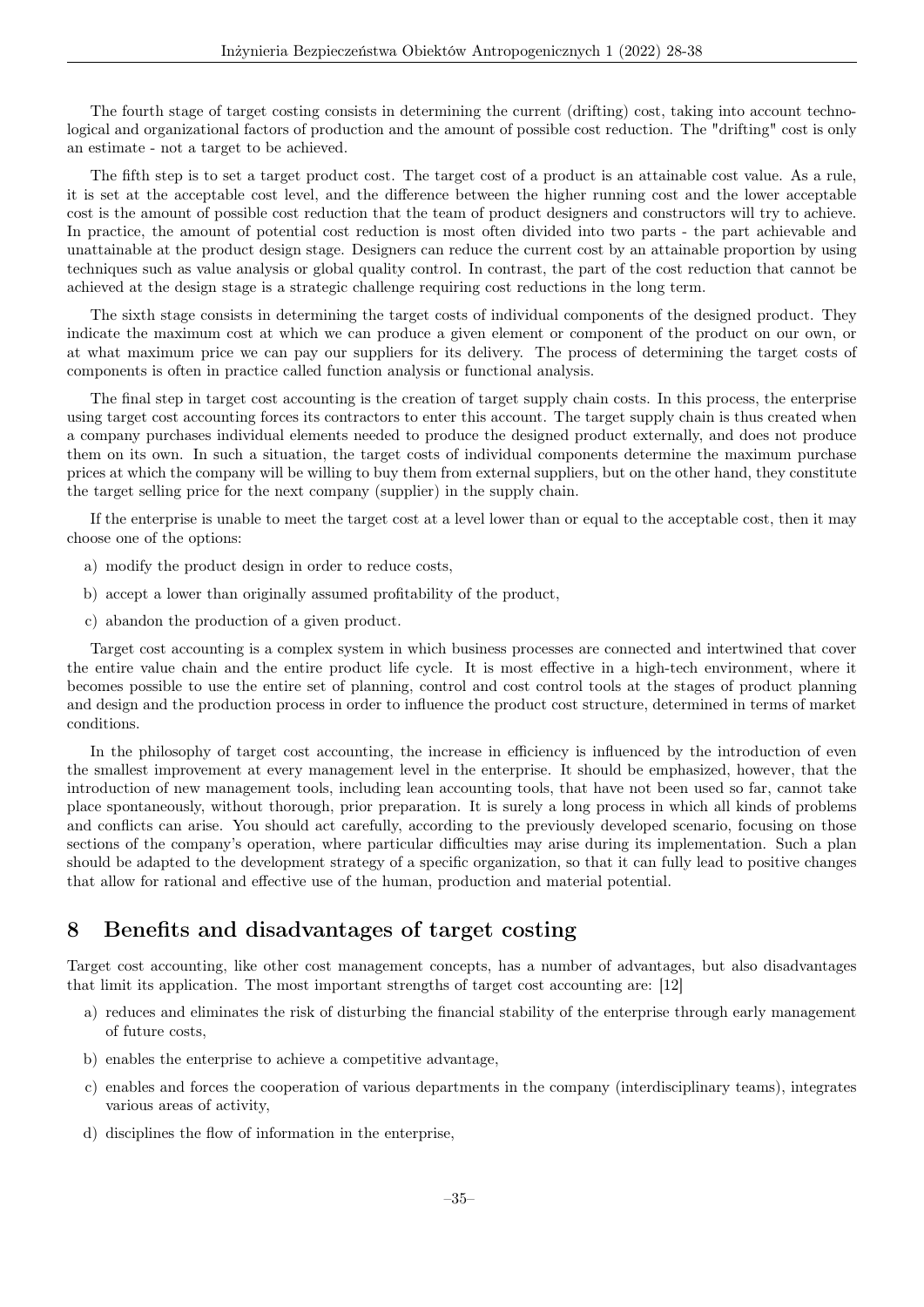- e) promotes the search by designers and technologists of the most modern solutions ensuring high product quality at the lowest possible cost,
- f) ensures faster introduction to the market of new products and more efficient modification of the existing ones,
- g) it enables the placing on the market of products that do not have to undergo major changes after starting production,
- h) mobilizes to search for the best, but not the most expensive, suppliers and cooperators,
- i) enforces customer-oriented activities.

Basic disadvantages of target cost accounting:

- a) the need to accurately plan and then implement the assumed sales volume,
- b) the need to properly determine the target market price of the product,
- c) fulfillment by the company of a number of conditions in order to effectively apply the concept, e.g. introducing appropriate calculation systems to determine the price, target cost and its individual components, training employees and creating appropriate incentive systems encouraging involvement in work and showing creativity,
- d) time-consuming implementation of target cost accounting.

Przedstawione mocne strony rachunku kosztów docelowych przeważają nad słabymi i szczególnie w obecnych czasach dużego nacisku na obniżanie cen, czynią go przydatną i skuteczną metodą kreowania konkurencyjnych wyrobów. Wdrażając rachunek kosztów docelowych należy eliminować słabe strony, natomiast mocne wzmacniać i wykorzystywać.

# 9 Ending

With the development of the concept of "lean" thinking in running a business, not only the systems and methods of producing products and services, but also the methods and techniques of company management changed.

A modern enterprise, striving to maintain a constant competitive advantage and financial security, is forced to constantly search for sources of building this advantage. By ensuring access to information through the implementation of modern lean management tools –lean management, an economic entity creates conditions conducive to building a competitive advantage. These entities skillfully use their resources and skills, and are able to effectively create and then deliver products or services to their customers in a better, faster and more effective way than competing companies. They gain a competitive advantage faster in selected markets. Undoubtedly, the focus on lean management is a solution that allows enterprises to effectively build a competitive advantage.

Lean management accounting, which includes target cost accounting, supports managers with its concepts and tools in formulating and implementing strategies leading to achieving and maintaining a sustainable competitive advantage of the enterprise. Target cost accounting allows you to optimize costs in the customer value chain in the cost leadership strategy and achieve the lowest costs with the highest customer expectations in the quality leadership strategy. It enables the company to achieve a competitive advantage and success in a changing environment by offering a product with features desired by consumers and at an acceptable price, while ensuring the level of profitability and market share expected by the company, which in turn provides the company with financial stability and an established market position in the long term time and under changing market conditions.

The use of target cost accounting may inspire enterprises to introduce innovative technological, organizational and marketing solutions aimed at achieving planned costs, a specific quality level and financial result. However, target cost accounting cannot be implemented in organizations that do not want to change their way of acting and thinking. Achieving maximum benefits from the implementation of lean methods and techniques is conditioned by taking into account the "soft" aspects of management, in particular the extensive use of knowledge and skills of all employees. The implementation of tools is necessary, but the support for them must be based on cooperation and continuous improvement of the organizational culture.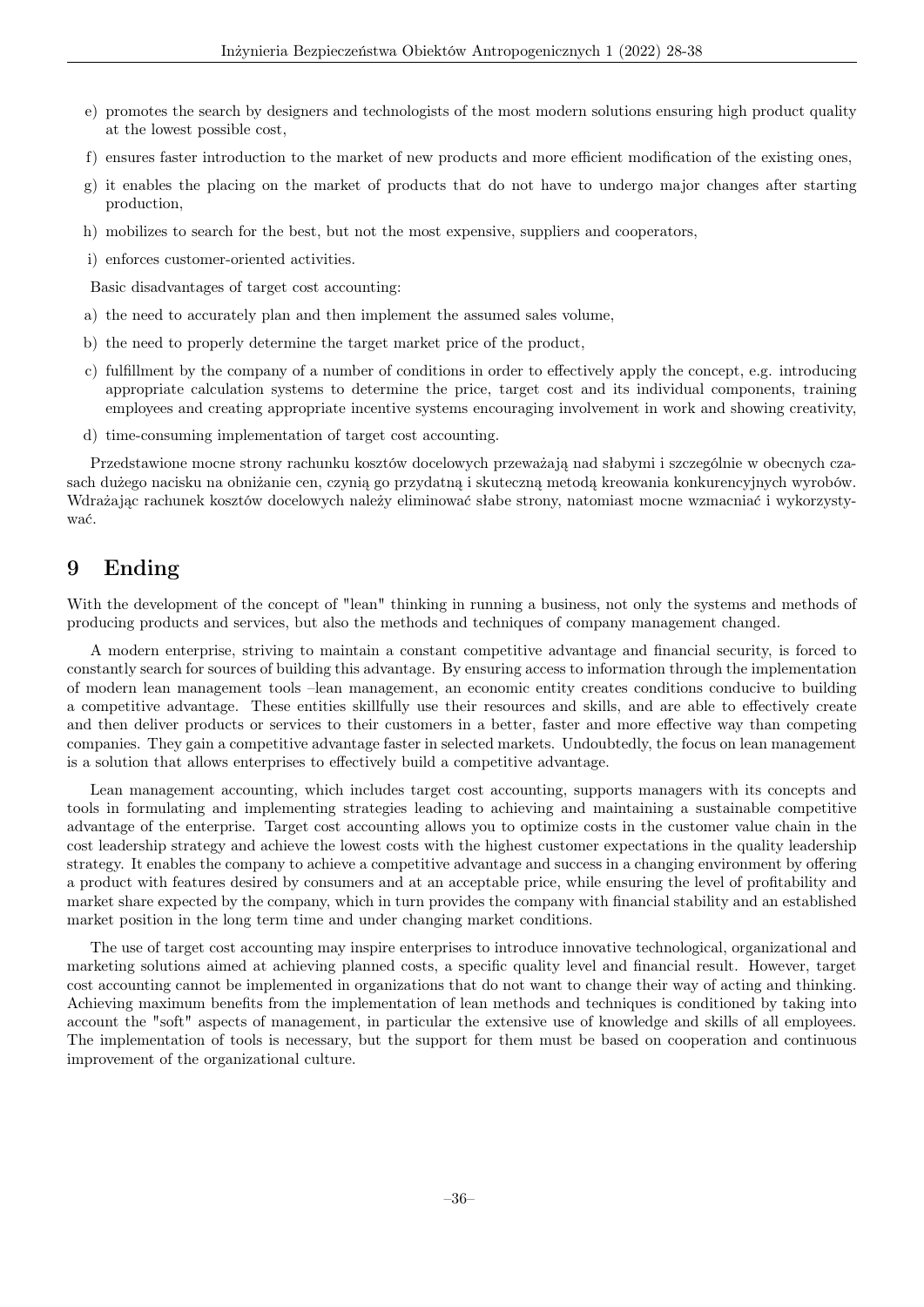# 10 Summary

The current socio-economic situation requires a modern enterprise that strives to maintain a constant competitive position and financial security, changes in management, new procedures, new thinking, and thus effective tools and concepts for managing an organization. Skilful implementation of lean management tools ensure quality, effectiveness and efficiency of performed activities, safe development of the company, are the foundation for building trust in relations with employees, clients and business partners. The aim of this article is to present target costing - a concept that is currently considered a strategic cost management tool, which is a response to the growing competition on a global scale and a guarantee of financial security. Along with the target cost accounting, a new method is created to support the achievement of operational and strategic goals of the company in the conditions of changing customer expectations, globalization, rapid technological progress and increasing risk.

## References

- 1. https://www.corazlepszafirma.pl/blog/lean-management.
- 2. https://leancenter.pl/bazawiedzy/lean-management.
- 3. http://www.maskell.com/lean\_accounting/subpages/lean\_accounting/lean\_management\_accounting. htm.
- 4. Blikle, A. Doktryna jakości. Wydanie II turkusowe. Rzecz o turkusowej organizacji (Onepress, wyd. Helion, Gliwice, 2017).
- 5. Czerska, J. Doskonalenie strumienia wartości 23–24 (Difin, Warszawa, 2009).
- 6. Dobiegała-Korona, B. & Kasiewicz, S. Metody oceny konkurencyjności przedsiębiorstw, K. Kuciński (red.), Uwarunkowania konkurencyjności przedsiębiorstw w Polsce, "Materiały i Prace IFGN", tom LXXIX (Oficyna Wydawnicza SGH, Warszawa, 2000).
- 7. Drew J.and McCallum, B. & Roggenhoffer, S. Journey to Lean. Making Operational Change Stick (Pallgrave Macmillan, New York, 2004).
- 8. Drucker, P. Natchnienie i fart czyli innowacja i przedsiębiorczość (Studio Emka, Warszawa, 2004).
- 9. Gorynia, M. Luka konkurencyjna na poziomie przedsiębiorstwa a przystąpienie Polski do Unii Europejskiej (Wydawnictwo Akademii Ekonomicznej w Poznaniu, Poznań, 2002).
- 10. Hung, A., Parker, A. & Yoong, J. Defining and Measuring Financial Literacy (RAND Corporation, Santa Monica, 2009).
- 11. Jaruga, A., Kabalski, P. & Szychta, A. Rachunkowość zarządcza (Oficyna Wolters Kluwer business, Warszawa, 2010).
- 12. Kamińska, A. Zastosowanie rachunku kosztów docelowych w kreowaniu konkurencyjnych wyrobów. Zarządzanie. Teoria i Praktyka 1 (9 2014).
- 13. Kaplan, R. & Cooper, R. Zarządzanie kosztami i efektywnością (Dom Wydawniczy ABC, Kraków, 2000).
- 14. Kay, J. Podstawy sukcesu firmy (PWE, Warszawa, 1996).
- 15. (ed Koch, T.) VI Konferencja Lean Manufacturing, 26–28 czerwca 2006, Materiały konferencyjne (Oficyna Wydawnicza Politechniki Wrocławskiej, Wrocław, 2006).
- 16. Krajewska S.and Stronczek, A. Balanced ScoreCard jako instrument ostrzegający przed utratą zaufania publicznego. Zeszyty Teoretyczne Rachunkowości, SKwP, Warszawa 82 (138 2015).
- 17. Kroll, K. The Lowdown on Lean Accounting. Journal of Accountancy (2004).
- 18. Lew, G., Maruszewska, E. & Szczypa, P. Rachunkowość zarządcza. Od teorii do praktyki (CeDeWu, Warszawa, 2019).
- 19. Liker, J. Droga Toyoty. 14 zasad zarządzania wiodącej firmy produkcyjnej świata (Wydawnictwo MT Biznes, Warszawa, 2005).
- 20. Luecke R.and Katz, R. Zarządzanie kreatywnością i innowacją (wyd. MT Biznes, Warszawa, 2005).
- 21. Michalak, J. Szczupła rachunkowość w zarządzaniu wartością przedsiębiorstwa in Rachunkowość w procesie tworzenia wartości przedsiębiorstwa, Wyd. Uniwersytetu Łódzkiego, Łódź (eds Sobańska, I. & Wnuk-Pel, T.) 260–261 (2009).
- 22. Michalak, M. Zastosowanie koncepcji lean w procesach rachunkowości, [w:] I. Sobańska (red.), Lean accounting jako integralny element Lean Management (Wolters Kluwer Polska, Warszawa, 2013).
- 23. Mikołajczyk, Z. Metody zarządzania zmianami w organizacji, [w:] W. Błaszczyk (red.), Metody organizacji zarządzania. Kształtowanie relacji organizacyjnych (PWN, Warszawa, 2006).